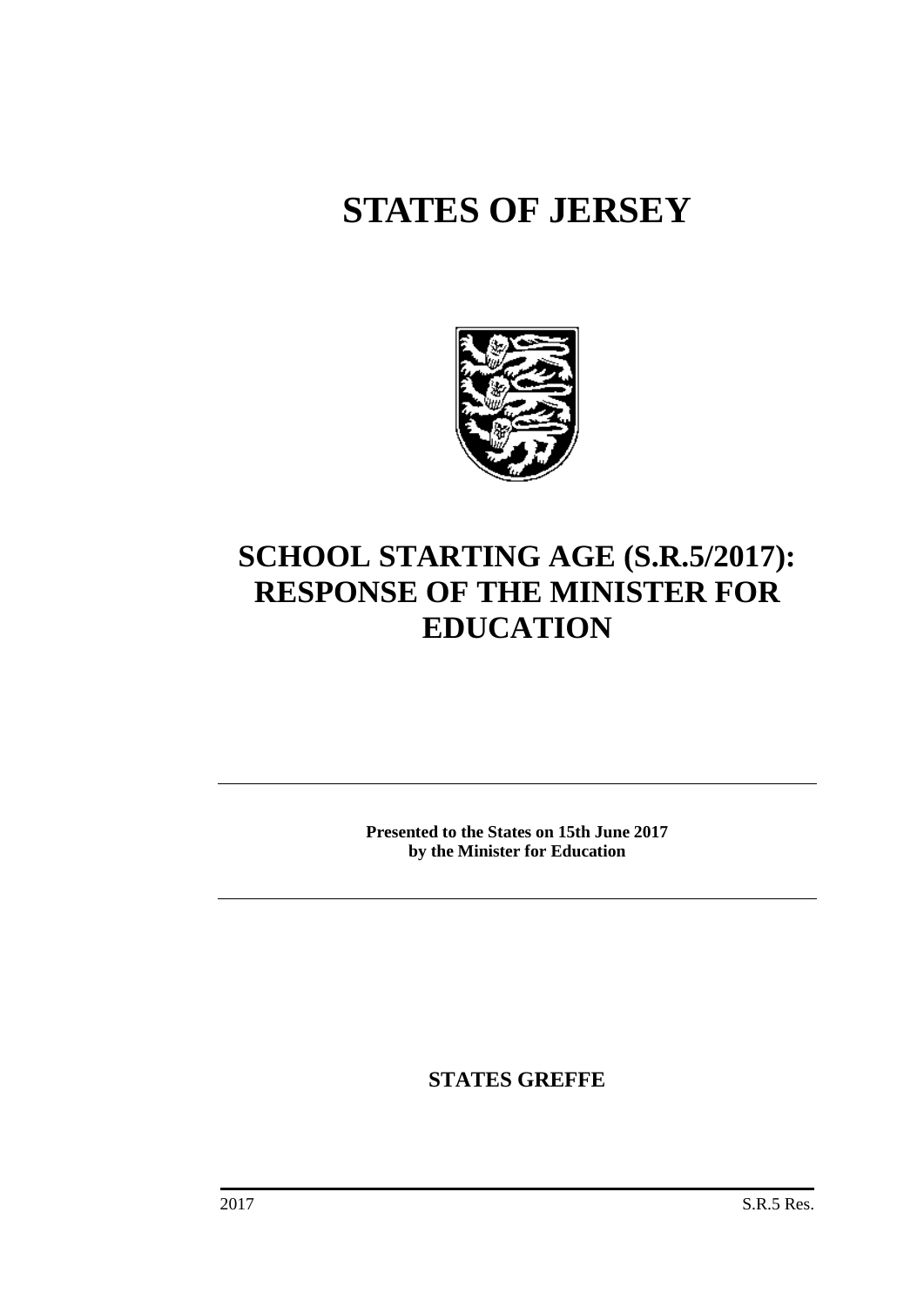#### SCHOOL STARTING AGE (S.R.5/2017): RESPONSE OF THE MINISTER FOR EDUCATION

| <b>Ministerial Response to:</b>          | S.R.5/2017                 |
|------------------------------------------|----------------------------|
| <b>Ministerial Response required by:</b> | 13th June 2017             |
| <b>Review title:</b>                     | <b>School Starting Age</b> |
| <b>Scrutiny Panel:</b>                   | Education and Home Affairs |

#### **INTRODUCTION**

The Panel undertook the review into school starting age. The following Key Findings and recommendations are made within the report  $S.R.5/2017$  and are directed to the Minister for Education.

#### **FINDINGS**

|              | <b>Findings</b>                                                                                                                                                                                                                                                      | <b>Comments</b>                                                                                                                                                                                                                                                                                                                                                                                                                                                                                                                                                                                                                                                                                                                                                                                                                                                                                                                                                                                                                                                                                                                                                                                                                                                                                                                                                                                                                                                                                                                                                                                                                                                                                                                    |
|--------------|----------------------------------------------------------------------------------------------------------------------------------------------------------------------------------------------------------------------------------------------------------------------|------------------------------------------------------------------------------------------------------------------------------------------------------------------------------------------------------------------------------------------------------------------------------------------------------------------------------------------------------------------------------------------------------------------------------------------------------------------------------------------------------------------------------------------------------------------------------------------------------------------------------------------------------------------------------------------------------------------------------------------------------------------------------------------------------------------------------------------------------------------------------------------------------------------------------------------------------------------------------------------------------------------------------------------------------------------------------------------------------------------------------------------------------------------------------------------------------------------------------------------------------------------------------------------------------------------------------------------------------------------------------------------------------------------------------------------------------------------------------------------------------------------------------------------------------------------------------------------------------------------------------------------------------------------------------------------------------------------------------------|
| $\mathbf{1}$ | Article 2 of the Education<br>(Jersey) Law 1999 allows<br>children to start school at the<br>beginning of the term they<br>turn five years old. The<br>Minister is starting children<br>in September when some<br>have only just turned<br>four years old. (Page 12) | The Minister is concerned that there appears to be an<br>erroneous underlying assumption in this Finding that<br>starting school is a negative event. It is widely recognised<br>in various pieces of research that a child's brain is<br>developing at its most rapid pace in the early years and<br>children are naturally receptive to learning at this stage.<br>Providing a high-quality, enjoyable environment, based on<br>learning through play and led by trained, caring<br>professionals, is of immense benefit to young children.<br>This is precisely what modern Reception classes provide.<br>The environment is nurturing and welcoming, with each<br>child's individual needs taken into account. The main areas<br>of focus at this stage are personal, social and emotional<br>development, physical development and communication<br>and language – the essential building blocks of a good start<br>in life. It's also an opportunity to start introducing key<br>concepts that underpin learning in maths and literacy so<br>that children become confident and successful in these key<br>areas as they progress through school later on.<br>The practice in primary schools has evolved over a number<br>of years to meet the concerns of parents, many of whom do<br>not want to hold their child back from starting school at the<br>same time as their contemporaries in the class because of<br>the lost learning and shared experiences with the group.<br>This is a positive choice for the majority of parents. Only<br>one to two queries are received per year regarding delayed<br>school start, and these are usually related to specific issues,<br>including medical or cognitive conditions. |
|              |                                                                                                                                                                                                                                                                      |                                                                                                                                                                                                                                                                                                                                                                                                                                                                                                                                                                                                                                                                                                                                                                                                                                                                                                                                                                                                                                                                                                                                                                                                                                                                                                                                                                                                                                                                                                                                                                                                                                                                                                                                    |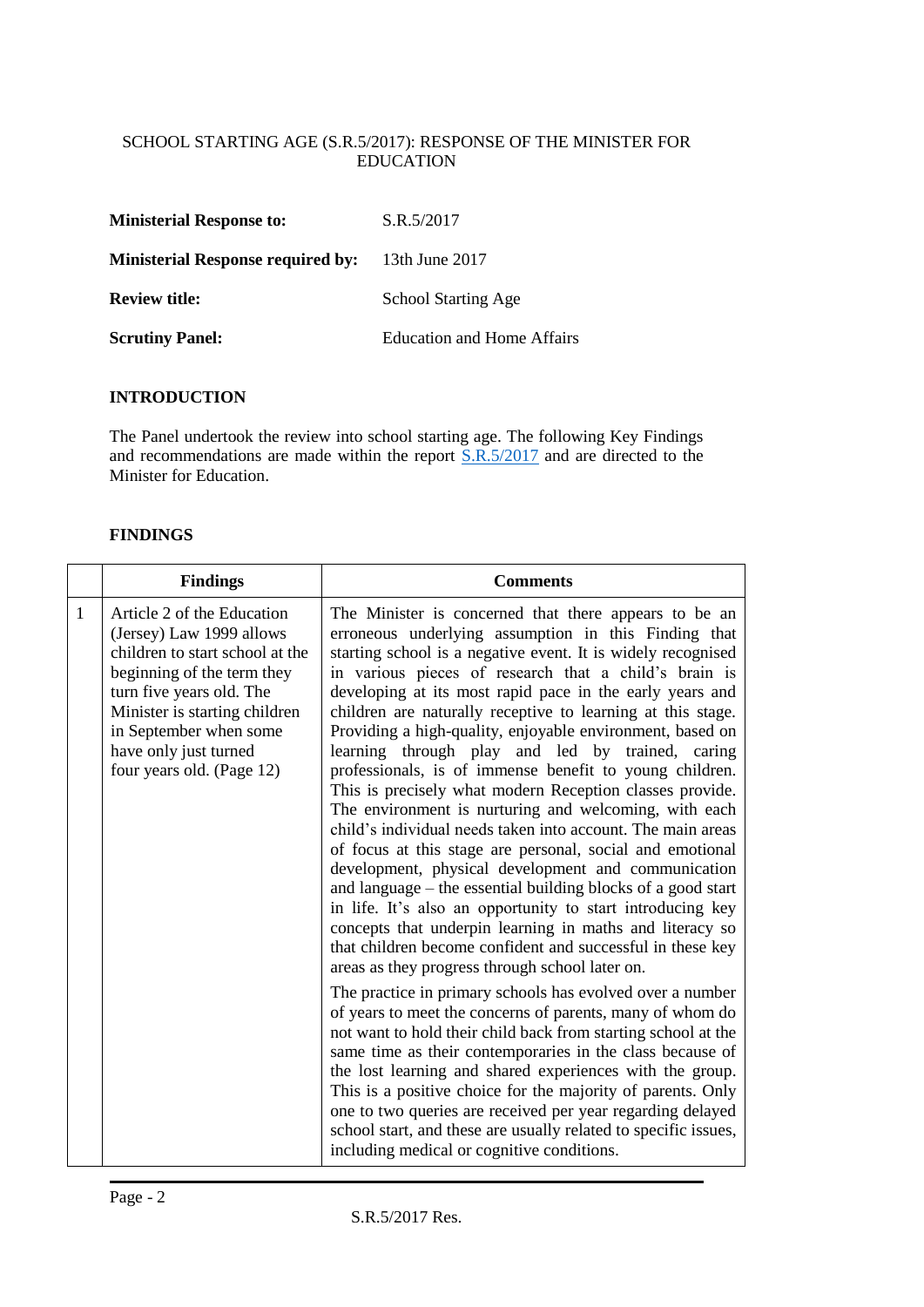|                | <b>Findings</b>                                                                                                                                                                                                                              | <b>Comments</b>                                                                                                                                                                                                                                                                                                                                                                                                                                                                                                                                                                                                                                                                                                                                                                                                                                                                                                                                                                                            |
|----------------|----------------------------------------------------------------------------------------------------------------------------------------------------------------------------------------------------------------------------------------------|------------------------------------------------------------------------------------------------------------------------------------------------------------------------------------------------------------------------------------------------------------------------------------------------------------------------------------------------------------------------------------------------------------------------------------------------------------------------------------------------------------------------------------------------------------------------------------------------------------------------------------------------------------------------------------------------------------------------------------------------------------------------------------------------------------------------------------------------------------------------------------------------------------------------------------------------------------------------------------------------------------|
|                |                                                                                                                                                                                                                                              | The Scrutiny report states (page 13, point 16): 'The Panel<br>is aware that in most cases parents appear content with<br>children starting in the September and actually, the<br>Minister is providing something extra for the Island's<br>children that he is not required to do in law, which in many<br>cases provides significant benefits to the child and family.'                                                                                                                                                                                                                                                                                                                                                                                                                                                                                                                                                                                                                                   |
| $\overline{2}$ | No developed country on the<br><b>UNESCO</b> list of school<br>starting ages requires<br>children to begin school<br>(formal education) at the age<br>of four as is the practice in<br>Jersey. (Page 14)                                     | The term 'formal education' appears to be used in a<br>pejorative sense in this Finding, and carries an implication<br>that learning in primary school Reception classes is<br>undesirable. This is not the case at all.<br>We would contend that children of this age need<br>stimulation, a wide variety of activities and the opportunity<br>to explore, create and develop their own ideas and<br>understanding of the world. At times there is a place for<br>different types of learning, some guided by qualified staff<br>and other times facilitated by open-ended exploration led<br>by the child.<br>In countries where children start school at a slightly later<br>age they are usually at a provision, such as a nursery or<br>pre-school, that is very similar to the environment found in                                                                                                                                                                                                  |
|                |                                                                                                                                                                                                                                              | Jersey's school nurseries and reception classes, where the<br>emphasis is on child-centred learning through play.                                                                                                                                                                                                                                                                                                                                                                                                                                                                                                                                                                                                                                                                                                                                                                                                                                                                                          |
| 3              | Some professionals believe<br>that areas such as the home<br>environment, socio-<br>economic background and<br>gender have as much or more<br>impact on the achievement of<br>children than being the<br>youngest in the class.<br>(Page 16) | This is agreed. It is widely recognised by education<br>professionals that the factors contributing to a child's<br>progress in school and life are many and complex. The UK<br>Pupil Premium and, now, the Jersey Premium, are based<br>on statistical evidence that shows children are more likely<br>to under-achieve if they are socially disadvantaged, come<br>from less affluent backgrounds, experience difficulties in<br>environment,<br>including<br>their<br>home<br>deprivation<br><b>or</b><br>safeguarding issues. As a direct result, the current<br>Education Department Business Plan has 'Supporting<br>Families' as one of its 4 key objectives. In comparison,<br>date of birth is not necessarily an indicator of progress. As<br>the Scrutiny Panel were advised during their school visits,<br>there are summer-born children among the highest<br>attainers in many classes. It is important to avoid<br>generalisations and to look at each specific child in a<br>holistic way. |
| 4              | Information from Article 2 of<br>the Education (Jersey) Law<br>1999, relating to the term in<br>which a child may start<br>school, is not available on<br>the Education Department<br>web page. (Page 17)                                    | This has now been made clear on the www.gov.je page.                                                                                                                                                                                                                                                                                                                                                                                                                                                                                                                                                                                                                                                                                                                                                                                                                                                                                                                                                       |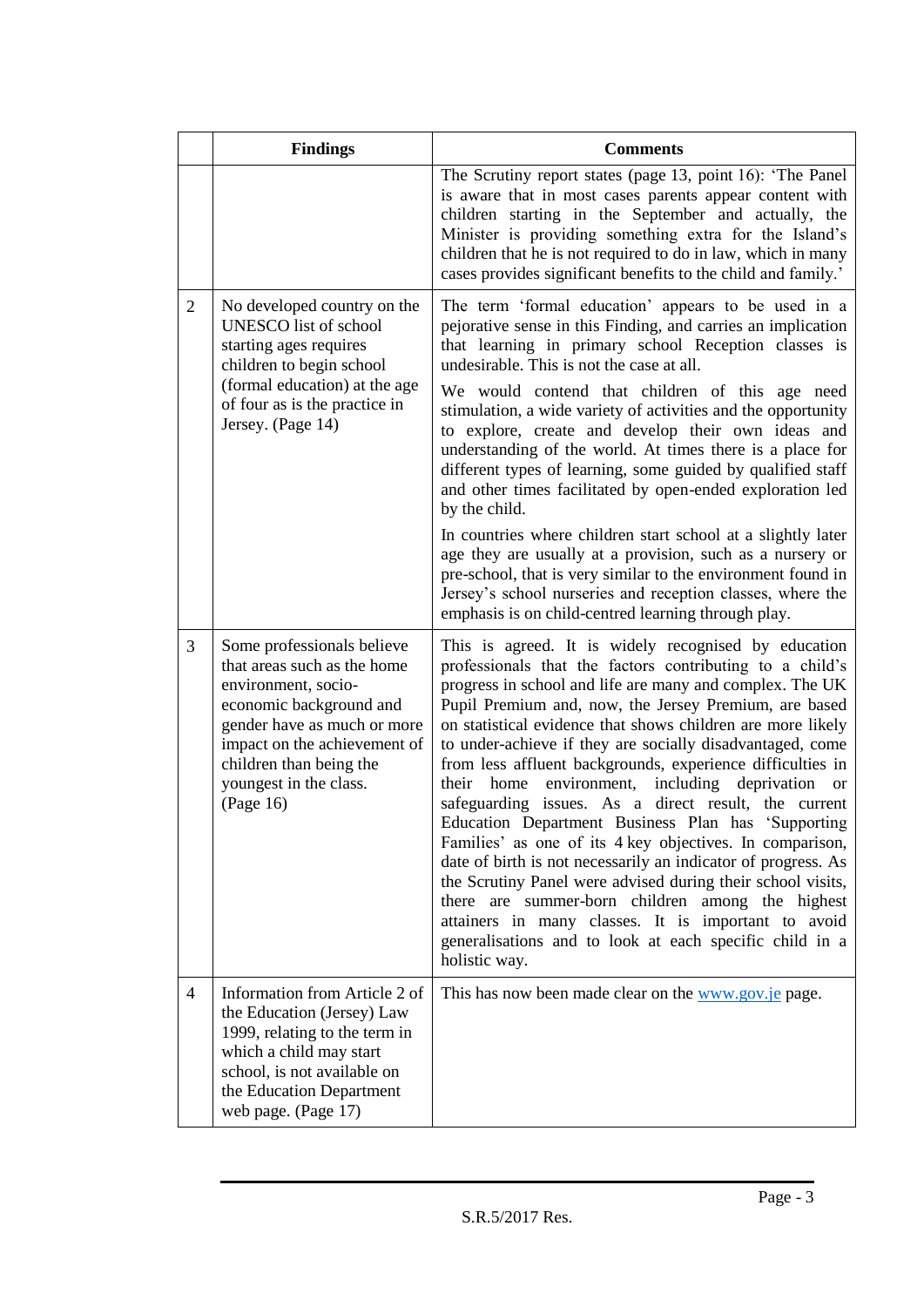|   | <b>Findings</b>                                                                                                                                        | <b>Comments</b>                                                                                                                                                                                                                                                                                                                                                                                                                                                                                                                                                                                                                                                                                                                                                                      |
|---|--------------------------------------------------------------------------------------------------------------------------------------------------------|--------------------------------------------------------------------------------------------------------------------------------------------------------------------------------------------------------------------------------------------------------------------------------------------------------------------------------------------------------------------------------------------------------------------------------------------------------------------------------------------------------------------------------------------------------------------------------------------------------------------------------------------------------------------------------------------------------------------------------------------------------------------------------------|
| 5 | Before their children start<br>school, parents do not have<br>enough information about the<br>type of learning children will<br>engage with. (Page 23) | This opinion is likely to vary greatly between schools and<br>families and how 'enough information' is defined.<br>However, as a starting point, the Education Department<br>and schools aim to provide as much as possible and in a<br>parent-friendly way. There are always efforts to improve<br>and update this, particularly as technology evolves.<br>Teachers recognise that the start of school can be an<br>anxious time, often more so for parents than the children<br>themselves, so every effort is made to address any<br>concerns. Steps are in place to ensure a smooth transition<br>into Reception. The home-school partnership is seen as<br>absolutely critical to how well a child settles in to the new<br>environment and it needs to be mutually supportive. |
|   |                                                                                                                                                        | Currently, there is an all-Island transition event every year<br>where schools and staff from private sector nurseries meet<br>together to pass on information about children, particularly<br>if there are vulnerabilities or issues that need to be<br>addressed. All children have an opportunity to visit their<br>Reception class, usually with their parents or nursery staff.<br>Schools hold parent sessions and open evenings for all<br>parents, so that they can ask questions about the<br>curriculum, which is hands-on and experiential, and<br>focused on the needs of the child.                                                                                                                                                                                     |
|   |                                                                                                                                                        | Parents can find information about the Early Years<br>Foundation Stage Curriculum in the 'Your Child's<br>Learning' section on www.gov.je. Many schools also have<br>additional information on their websites, including an<br>increasing range of formats such as short films, to help<br>explain what children will experience in Reception.                                                                                                                                                                                                                                                                                                                                                                                                                                       |
|   |                                                                                                                                                        | The Education Department has also introduced the<br>'REAL' project (Raising Early Achievement in Literacy),<br>which is specifically aimed at parents in the home, and<br>helps them understand how they can informally help and<br>support their own children in early learning. In the next<br>phase, parents will become facilitators and help other<br>parents.                                                                                                                                                                                                                                                                                                                                                                                                                  |
|   |                                                                                                                                                        | The Early Years Childhood Partnership ('EYCP') includes<br>parent representatives, and this enables them to have a<br>voice in how information is produced, and to help ensure it<br>is jargon-free and provides what they find useful.                                                                                                                                                                                                                                                                                                                                                                                                                                                                                                                                              |
| 6 | Teachers in Jersey strive to<br>provide education<br>appropriate to each child's<br>age and stage of<br>development. (Page 25)                         | Agreed. Adjusting and adapting teaching for different<br>types of learners is a core part of the work of professional<br>teachers and is central to the ethos of education. The<br>concept of 'A Unique Child' is central to Development<br>Matters, the guidance which is used by professionals<br>across the early years foundation stage. It is the first key<br>theme that underpins practice and states: 'Children are<br>born ready, able and eager to learn. They actively reach out<br>to interact with other people, and in the world around                                                                                                                                                                                                                                |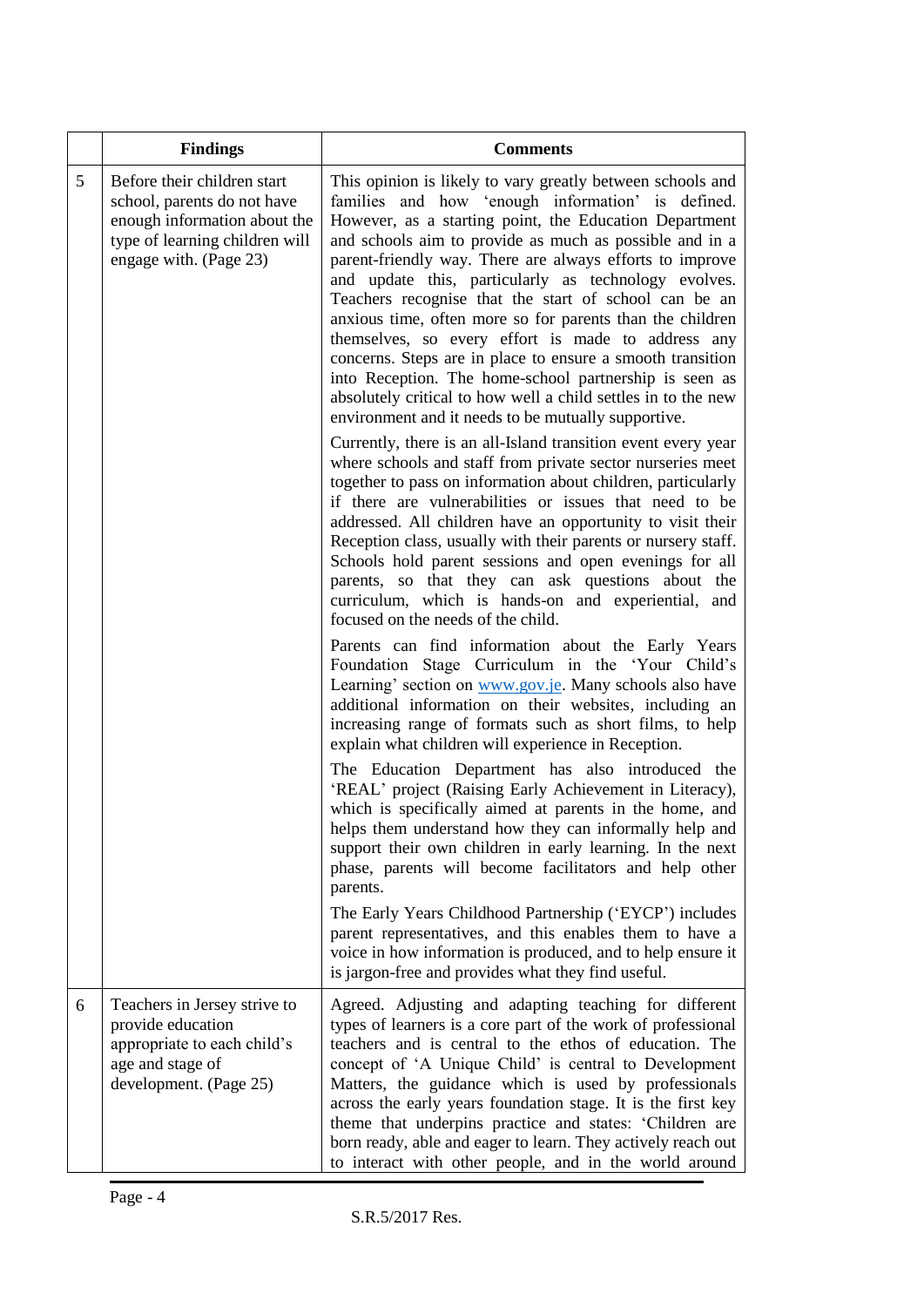|                | <b>Findings</b>                                                                                                                                                                                                                                                                              | <b>Comments</b>                                                                                                                                                                                                                                                                                                                                                                                                                                                                                                                                                                                                                                                                                                                                                                                                                                                                                                                                                                                                                                                                                                                                                                                                                                                                                               |
|----------------|----------------------------------------------------------------------------------------------------------------------------------------------------------------------------------------------------------------------------------------------------------------------------------------------|---------------------------------------------------------------------------------------------------------------------------------------------------------------------------------------------------------------------------------------------------------------------------------------------------------------------------------------------------------------------------------------------------------------------------------------------------------------------------------------------------------------------------------------------------------------------------------------------------------------------------------------------------------------------------------------------------------------------------------------------------------------------------------------------------------------------------------------------------------------------------------------------------------------------------------------------------------------------------------------------------------------------------------------------------------------------------------------------------------------------------------------------------------------------------------------------------------------------------------------------------------------------------------------------------------------|
|                |                                                                                                                                                                                                                                                                                              | them. Development is not an automatic process, however.<br>It depends on each unique child having opportunities to<br>positive<br>relationships<br>and<br>interact<br>in<br>enabling<br>environments. Playing and Exploring, Active Learning,<br>and Creating and Thinking Critically support children's<br>learning across all areas.' While it does set out<br>characteristics for effective learning at different ages, it<br>also states: 'Children develop at their own rates, and in<br>their own ways. The development statements and their<br>order should not be taken as necessary steps for individual<br>children. They should not be used as checklists. The<br>age/stage bands overlap because these are not fixed age<br>boundaries but suggest a typical range of development.'                                                                                                                                                                                                                                                                                                                                                                                                                                                                                                               |
| $\overline{7}$ | There is not complete<br>consensus across the<br>teaching profession as to<br>what is best practice in the<br>early years. It remains a<br>subjective judgement<br>amongst numerous parties<br>including parents, teachers,<br>policy makers and<br>professionals in the field.<br>(Page 27) | Ongoing professional discussion about best practice is a<br>healthy, necessary part of a modern education system at all<br>stages, and ensures that practice remains responsive and<br>has the scope to adapt if necessary to suit the needs of an<br>individual child.<br>There is, however, consensus on certain key points: that<br>there should not be a one-size-fits-all approach to children<br>in our care; that safeguarding and well-being of children<br>are an absolute priority; that our children should be able to<br>make the same progress as children in other parts of<br>Britain or the world; and that they should have the same<br>opportunities to develop their abilities and learn to a high<br>standard.                                                                                                                                                                                                                                                                                                                                                                                                                                                                                                                                                                            |
| 8              | Children need individual<br>provision at any age<br>commensurate to their stage<br>of development. The early<br>years, in particular, require a<br>specialised teaching<br>approach. (Page 28)                                                                                               | Agreed. This is the starting point for all education<br>activities in Jersey schools. In the case of early years,<br>teaching candidates with specific qualifications<br><b>or</b><br>experience in this area are preferred. There is a wide range<br>of activities available during the school day, from<br>unstructured, and child-initiated play to more adult-guided,<br>playful learning, particularly in mathematics and literacy,<br>to introduce children to the concepts and language that will<br>underpin their education higher up the school. One-to-one<br>or small group assistance is available if needed.<br>The Children's Workforce Training Directory is a<br>comprehensive offer of development opportunities for staff<br>in the States and private sector. It has been produced by the<br>Education Department's Childcare and Early Years<br>Service ('CEYS') working with the Jersey Child Care<br>Trust ('JCCT'), Parenting Service at The Bridge, the<br>Education Support team and Virtual College, and has<br>become a useful collaborative resource covering a range of<br>relevant areas. The directory includes 3 levels of training<br>to ensure leaders, middle-managers and all staff have an<br>of CPD to<br>appropriate<br>level<br>leadership<br>ensure<br>development. |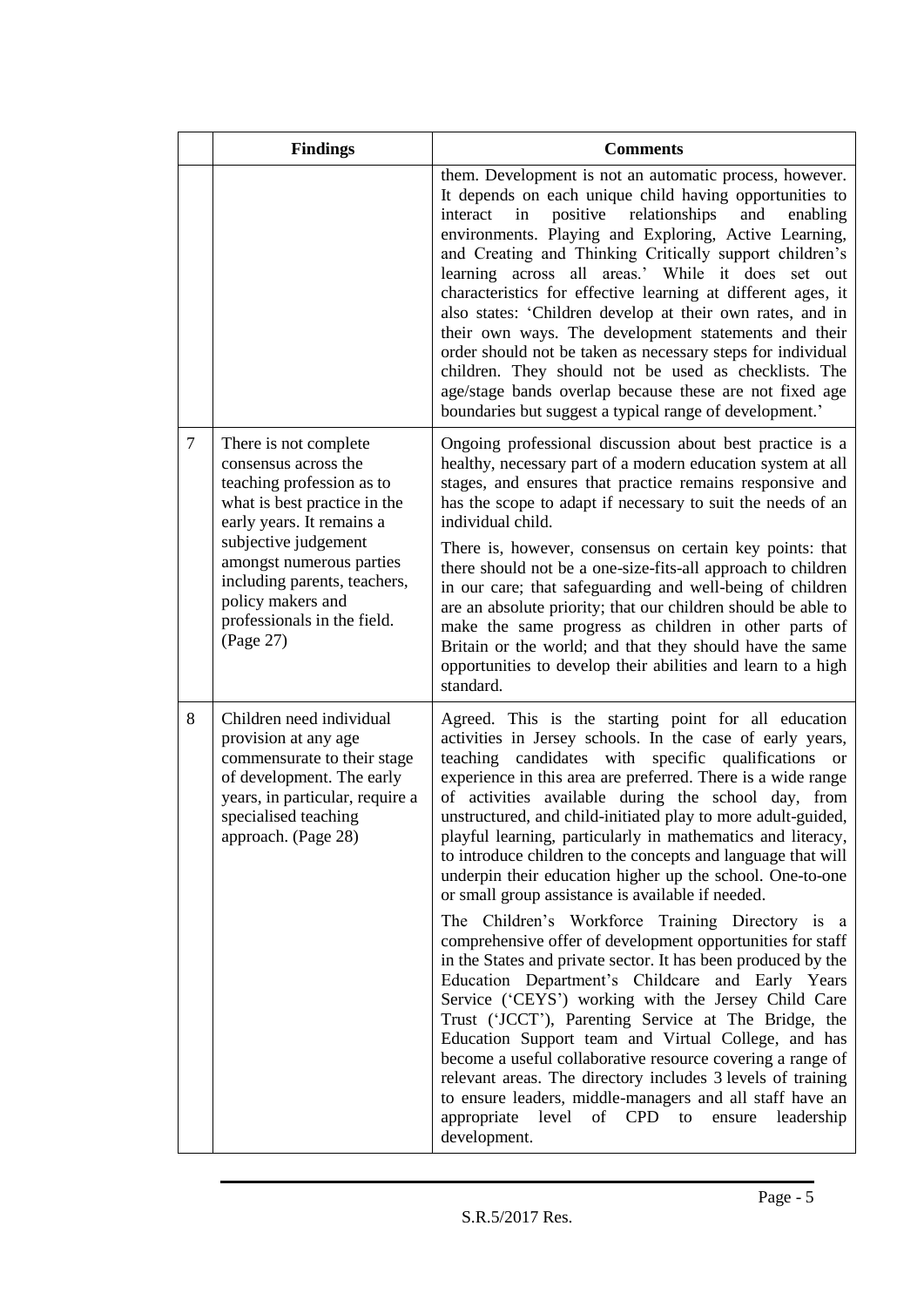|   | <b>Findings</b>                                                                                                                    | <b>Comments</b>                                                                                                                                                                                                                                                                                                                                                                                                                                                                                                                                                                                                                                                                                                                                                                                                                                                                                                                                                                                                                                                                                                                                                                                                                                                |
|---|------------------------------------------------------------------------------------------------------------------------------------|----------------------------------------------------------------------------------------------------------------------------------------------------------------------------------------------------------------------------------------------------------------------------------------------------------------------------------------------------------------------------------------------------------------------------------------------------------------------------------------------------------------------------------------------------------------------------------------------------------------------------------------------------------------------------------------------------------------------------------------------------------------------------------------------------------------------------------------------------------------------------------------------------------------------------------------------------------------------------------------------------------------------------------------------------------------------------------------------------------------------------------------------------------------------------------------------------------------------------------------------------------------|
| 9 | Some parents want the<br>choice of when to start their<br>child in school and what type<br>of schooling they receive.<br>(Page 30) | It is not clear from the Scrutiny Report what level of<br>parental concern had been expressed, and the use of 'some'<br>does not give a clear indication. More detail of parents'<br>comments would help the Department to understand and<br>address specific parental concerns, but these have so far<br>not been available from Scrutiny. There is no compelling<br>argument in terms of numbers. Of a cohort of around<br>1,000 children in every year-group, a very small number of<br>queries is received each year regarding a delayed school<br>start, and these usually relate to an existing medical<br>condition or developmental delay due to, for instance, a<br>premature birth. For 2016–2017 there were 2 such cases.<br>When these arise, the individual circumstances are always<br>taken into account. A range of additional support can be<br>put in place if required. It is acknowledged that many<br>parents have concerns or questions about their child's start<br>at school, but parents are usually reassured once they have<br>seen the school and spoken to the staff who will be caring<br>for their child. Teachers routinely support classes where<br>their student have differing levels of maturity, confidence<br>or skills. |

### **RECOMMENDATIONS TO THE MINISTER FOR EDUCATION**

|              | <b>Recommendations</b>                                                                                                                                                                                                                                                                            | Accept/<br><b>Reject</b> | <b>Comments</b>                                                                                                                                                                                                                                                                                                                                                                                                                                                                                                                                                                                                                                                                                                                                                                                                                                                                                                                                                                                                                                                                                                                                                                                                                                                                                                                           |
|--------------|---------------------------------------------------------------------------------------------------------------------------------------------------------------------------------------------------------------------------------------------------------------------------------------------------|--------------------------|-------------------------------------------------------------------------------------------------------------------------------------------------------------------------------------------------------------------------------------------------------------------------------------------------------------------------------------------------------------------------------------------------------------------------------------------------------------------------------------------------------------------------------------------------------------------------------------------------------------------------------------------------------------------------------------------------------------------------------------------------------------------------------------------------------------------------------------------------------------------------------------------------------------------------------------------------------------------------------------------------------------------------------------------------------------------------------------------------------------------------------------------------------------------------------------------------------------------------------------------------------------------------------------------------------------------------------------------|
| $\mathbf{1}$ | The Minister for<br>Education should provide<br>a genuine option to the<br>public for their children to<br>start school in the term in<br>which they turn five,<br>including giving thought<br>to extending the provision<br>of high-quality nursery<br>provision to cover any<br>gaps. (Page 12) | Accept                   | Parents do have a genuine option for their children to start<br>school in the term in which they turn 5. This is enshrined<br>in the current education legislation. However, the majority<br>of parents prefer their children to start in September so<br>that they receive the same educational experiences as their<br>peers in the class and have the same social opportunities.<br>Parents sign up for nursery classes in advance and with an<br>expectation that their child will have a place at a certain<br>time. A decision for one child to delay their school start<br>cannot be allowed to have an adverse impact on another<br>child or their family in the year behind them. In the<br>interests of fairness, school nursery places have to be<br>prioritised for the children in the correct year group. It<br>would be neither appropriate nor fair for a child who is<br>delaying their school start to displace a younger child<br>from a nursery place they were expecting to take up.<br>Current capacity means that school nursery places cannot<br>be guaranteed for children who delay a year. Similarly,<br>there is currently no additional funding available for<br>extending the Nursery Education Fund payment for<br>private nurseries beyond the full year currently funded by<br>the Education Department. |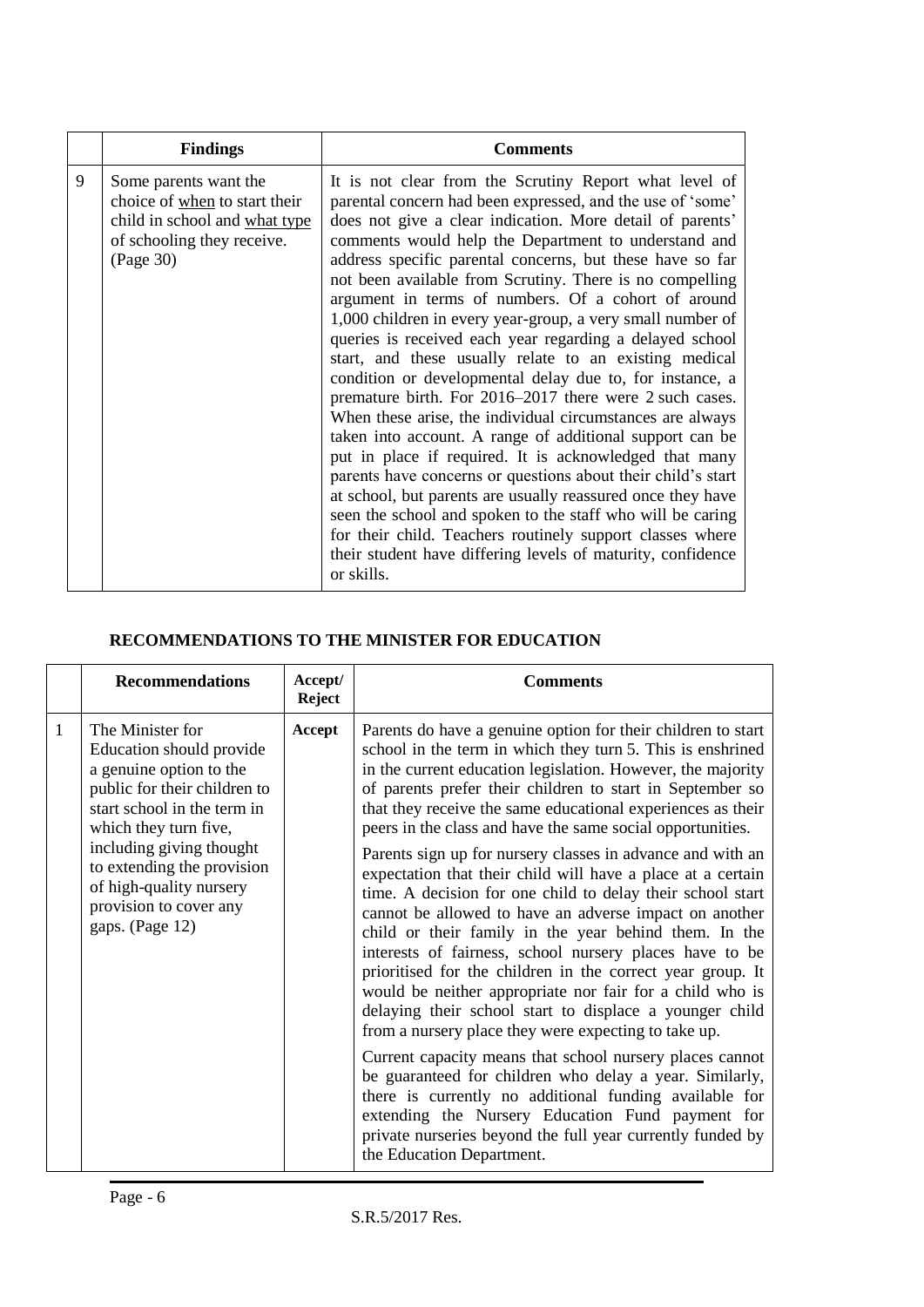|                | <b>Recommendations</b>                                                                                                                                                                                                                                                                                                                                                                         | Accept/<br><b>Reject</b> | <b>Comments</b>                                                                                                                                                                                                                                                                                                                                                                                                                                                                                                                                                                                                                                                                                                                         |
|----------------|------------------------------------------------------------------------------------------------------------------------------------------------------------------------------------------------------------------------------------------------------------------------------------------------------------------------------------------------------------------------------------------------|--------------------------|-----------------------------------------------------------------------------------------------------------------------------------------------------------------------------------------------------------------------------------------------------------------------------------------------------------------------------------------------------------------------------------------------------------------------------------------------------------------------------------------------------------------------------------------------------------------------------------------------------------------------------------------------------------------------------------------------------------------------------------------|
| $\overline{2}$ | The Minister for<br>Education should consider<br>evidence relating to the<br>benefits and disadvantages<br>of a later school starting<br>age in the context of<br>Jersey's culture and<br>education system as part<br>of the Early Years Review.<br>(Page 13)                                                                                                                                  | Acknowledged             | The review is already under way with a broad terms of<br>reference. It is an independent review led by the Early<br>Years Childhood Partnership that is free to consider a<br>of evidence as it feels<br>range<br>appropriate.<br>Any<br>recommendations it makes relating to school starting age<br>would, of course, be taken into consideration by the<br>Minister in due course.                                                                                                                                                                                                                                                                                                                                                    |
| 3              | The Minister for<br>Education should partner<br>with other relevant<br>Ministers to ensure that<br>parents of all new-born<br>children are provided with<br>information that explains<br>school catchment areas,<br>school starting age, the<br>type of education that is<br>available to children and<br>all other relevant<br>information about the<br>Jersey education system.<br>(Page 18) | Accept                   | A piece of work is already under way to provide an<br>overview for parents of the 'Education Journey' in Jersey.<br>The aim is to assist new parents, but also parents with<br>older children contemplating the move to secondary<br>school and then options after G.C.S.E.s. One of the<br>Department's<br>aims<br>is<br>improving<br>to<br>keep<br>its<br>communications, particularly to parents.<br>A map that shows school catchment areas is available at<br>www.gov.je and there is a great deal of school-specific<br>information<br>online.<br>Schools<br>and<br>Education<br>the<br>Department are always happy to help if parents have<br>queries.                                                                           |
| $\overline{4}$ | The Minister for<br>Education should ensure<br>that the Education website<br>contains easy to navigate,<br>up-to-date and correct<br>information, providing<br>parents with the<br>information they need to<br>make appropriate<br>decisions for their child<br>starting school. (Page 18)                                                                                                     | Accept                   | The gov.je website pages are updated regularly and now<br>contain more education information than they have<br>previously. The information is targeted to be most useful<br>to the majority of parents. Queries regarding specific cases<br>or complex issues are always welcome, and can be raised<br>in confidence with schools or staff at the Education<br>Department.                                                                                                                                                                                                                                                                                                                                                              |
| 5              | The Minister for<br>Education should ensure<br>that all parents know that<br>they are welcome in<br>schools, not the other way<br>around where parents have<br>to seek contact under their<br>own initiative. (Page 23)                                                                                                                                                                        | Accept                   | Schools already make significant efforts, from the nursery<br>class onward, to involve parents in their child's learning<br>and education journey. The family-school partnership is<br>regarded as vital to a child's success and well-being in all<br>schools. Good two-way communication is recognised as<br>essential. Parents in all schools are regularly invited to<br>speak to teachers at parent evenings, and also at the start<br>or end of the school-day if necessary. Primary schools<br>involve parents in a number of ways, including through<br>performances, social or fund-raising events or as<br>volunteers. Most schools also have a P.T.A. or similar<br>parent group. Parents are also welcome to approach their |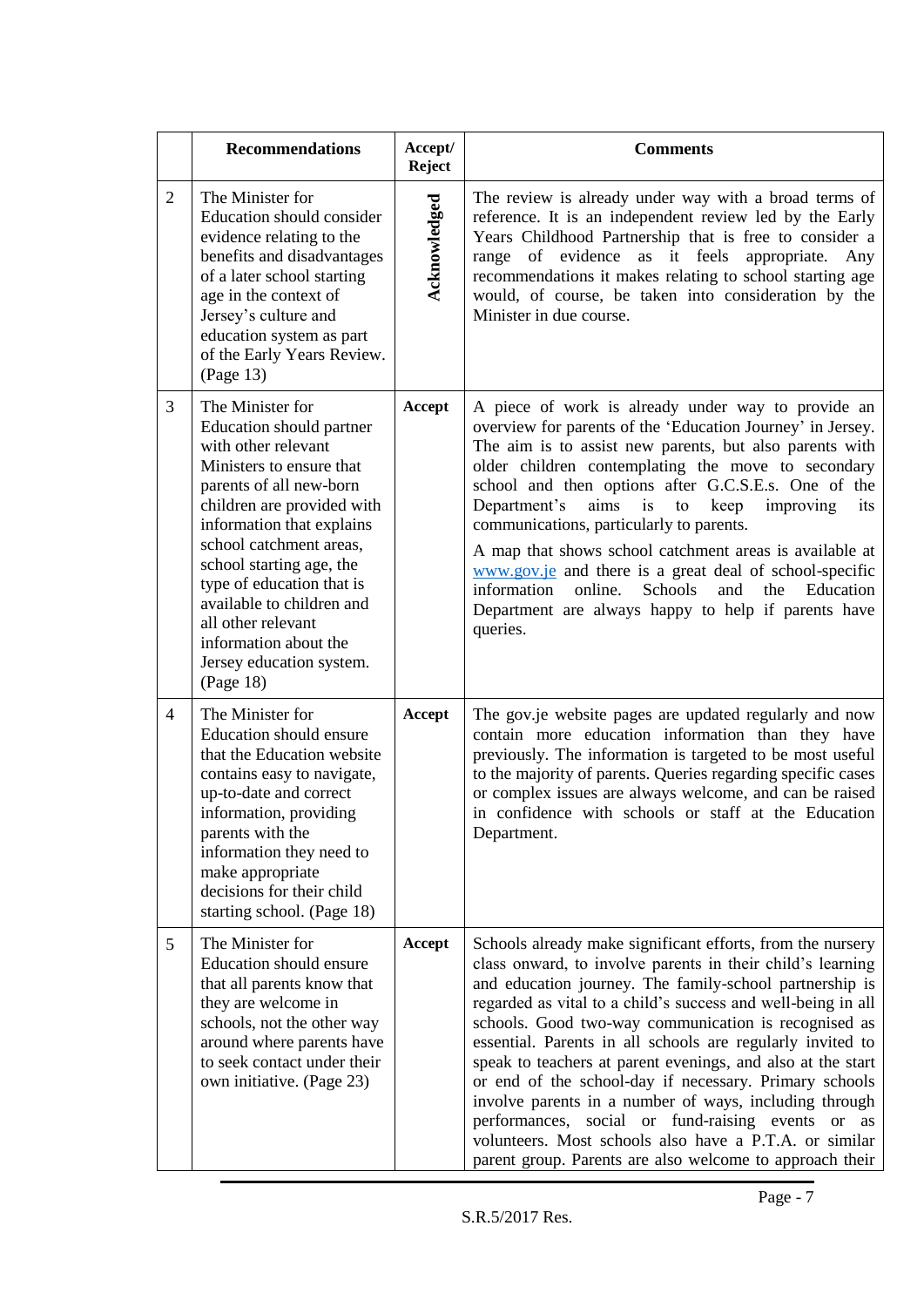|   | <b>Recommendations</b>                                                                                                                                                                                                                                                         | Accept/<br><b>Reject</b> | <b>Comments</b>                                                                                                                                                                                                                                                                                                                                                                                                                                                                                                                                                                                                                                                                                                                                                                                                                                                                                                                                                                                                                                                                                                                                                                                                                                                                                                                                              |
|---|--------------------------------------------------------------------------------------------------------------------------------------------------------------------------------------------------------------------------------------------------------------------------------|--------------------------|--------------------------------------------------------------------------------------------------------------------------------------------------------------------------------------------------------------------------------------------------------------------------------------------------------------------------------------------------------------------------------------------------------------------------------------------------------------------------------------------------------------------------------------------------------------------------------------------------------------------------------------------------------------------------------------------------------------------------------------------------------------------------------------------------------------------------------------------------------------------------------------------------------------------------------------------------------------------------------------------------------------------------------------------------------------------------------------------------------------------------------------------------------------------------------------------------------------------------------------------------------------------------------------------------------------------------------------------------------------|
|   |                                                                                                                                                                                                                                                                                |                          | school at any time if they wish to raise a concern. A new<br>initiative called 'Parentscope' is also being trialled in a<br>number of schools as an informal way of giving parents a<br>voice, an opportunity to ask questions, and a way of<br>finding support across a range of issues.                                                                                                                                                                                                                                                                                                                                                                                                                                                                                                                                                                                                                                                                                                                                                                                                                                                                                                                                                                                                                                                                    |
| 6 | The Minister for<br><b>Education must allow</b><br>Jersey schools and<br>teachers the flexibility to<br>approach each child as an<br>individual and encourage<br>the use of professional<br>judgement in their<br>teaching. (Page 25)                                          | <b>Reject</b>            | This is an unnecessary suggestion. Not only is this an<br>existing expectation of staff, but it is already an embedded<br>part of teaching practice as the Scrutiny Report itself<br>states (paragraph 50): 'It was explained by staff in each of<br>the schools visited by the Panel that it was a professional<br>requirement to provide the appropriate learning experience<br>for each individual child. In other words, the school<br>needed to be ready for the child  These visits provided<br>clear evidence to the Panel that teachers spoken to<br>generally met individual requirements of children, that<br>there was flexibility in the approach and that in some<br>schools the option existed to move between classes during<br>the day.'                                                                                                                                                                                                                                                                                                                                                                                                                                                                                                                                                                                                     |
| 7 | The Minister for<br>Education should gather<br>views from all those<br>involved in early years in<br>Jersey, perhaps via a<br>conference or similar<br>event where all<br>professionals discuss and<br>debate together and<br>produce an agreed Jersey<br>framework. (Page 27) | <b>Reject</b>            | Professional discussions are already under way and<br>ongoing in a number of forums, including the 'Early Years<br>Childhood Partnership'. An Early Years Conference<br>organised by the Education Department's Childcare and<br>early Years Service ('CEYS') is taking place on<br>26th June 2017. It brings together States and private sector<br>professionals to consider 'how the scales for well-being<br>and involvement can be used to make care and education<br>more effective'. Emeritus Professor Ferre Laevers of<br>Leuven University in Belgium will give a keynote speech<br>on 'Experiential Education'.<br>In addition, planning began last year for<br>a Jersey<br>conference<br>education<br>bring<br>together<br>to<br>teaching<br>professionals to discuss recent developments, (including<br>the curriculum and a number of other very significant<br>changes) and current challenges. The aim is to celebrate<br>and share good practice taking place in the Island and<br>consolidate all the recent changes. 'Early Years' will be a<br>part of this major event, but not separate from it, because<br>early years must be seen as important and integral first<br>step in a child's overall educational journey. In the<br>meantime, we await the outcome of the EYCP early years<br>review and will respond to this accordingly. |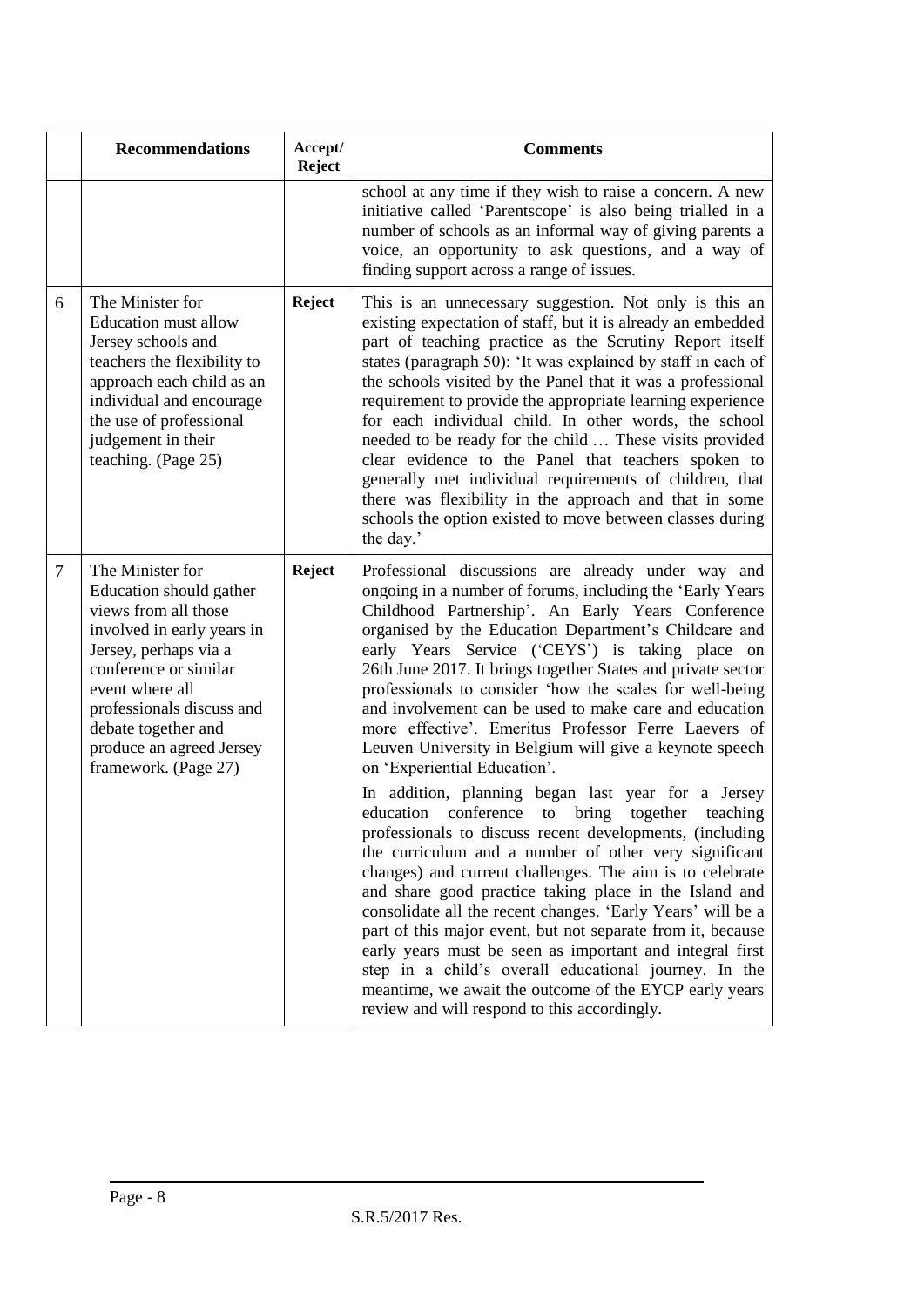|   | <b>Recommendations</b>                                                                                                                                                                                                                                                                                        | Accept/<br><b>Reject</b> | <b>Comments</b>                                                                                                                                                                                                                                                                                                                                                                                                                                                                                                                                                                                                                                                                                 |
|---|---------------------------------------------------------------------------------------------------------------------------------------------------------------------------------------------------------------------------------------------------------------------------------------------------------------|--------------------------|-------------------------------------------------------------------------------------------------------------------------------------------------------------------------------------------------------------------------------------------------------------------------------------------------------------------------------------------------------------------------------------------------------------------------------------------------------------------------------------------------------------------------------------------------------------------------------------------------------------------------------------------------------------------------------------------------|
| 8 | The Minister for<br>Education should consider<br>providing more variety as<br>to the types of schooling<br>available, as currently,<br>only those who can afford<br>to pay for private schools<br>have a real choice relating<br>to their child's education.<br>(Page 31)                                     | <b>Reject</b>            | There is currently very limited scope in terms of funding<br>or capacity within the States' education system to provide<br>a variety of new forms of education, and there is no<br>evidence in this report of the need or demand for the kinds<br>of provision mentioned. However, the Department is<br>researching the feasibility of bilingual education in some<br>form, and has received initial expressions of interest from<br>private businesses wishing to set up alternative types of<br>school provision. They are welcome to seek registration,<br>but would be required to meet the requirements of the<br>Education (Jersey) Law 1999.                                             |
| 9 | The Minister for<br><b>Education should make</b><br>provision for schools to<br>take children when they<br>are ready for school even<br>if this takes the child<br>outside their currently<br>planned starting year,<br>particularly if the child's<br>birthday falls close to the<br>cut-off date. (Page 31) | <b>Reject</b>            | Where there is a genuine recognised reason for a delayed<br>school start, there is an existing mechanism for a child's<br>particular circumstances to be considered and for an out-<br>of-year place to be offered. However, in general terms it is<br>a child's right to start school when they are aged 4 to 5,<br>and this should be protected unless there are exceptional<br>circumstances to delay their learning. Professional<br>teachers have the expertise<br>to support children<br>appropriately, and should be trusted to treat each pupil as<br>an individual. Age should not be the only factor taken into<br>account.<br>Primary school head-teachers were unanimous in wishing |
|   |                                                                                                                                                                                                                                                                                                               |                          | to retain the current practice and structure.<br>The small size and finite capacity of the Jersey system<br>means there is not sufficient flexibility in terms of places<br>available to accommodate a significant number of delayed<br>school starts because of the potential impact on other<br>children in terms of school places available.<br>For example, if the cohort were to be extended to<br>17 months (April to 31st August the following year) then<br>potentially 40% of the cohort would be eligible to delay<br>starting school a year. This would mean larger/smaller                                                                                                          |
|   |                                                                                                                                                                                                                                                                                                               |                          | class sizes and would have a serious impact on capacity<br>planning for Reception classes.<br>On average, 85% of parents are currently able to have<br>their first choice primary school. However, if 40% of the<br>cohort are able to delay, then this will significantly reduce<br>parental choice due to availability of places. The impact<br>on one form entry primary schools is of particular<br>concern. It is a serious issue if some children would have<br>to lose out at the expense of others in the year ahead. The<br>ramifications of this proposal are far more complex than<br>the Panel allow for, and fairness and equity have to be<br>taken into consideration.           |